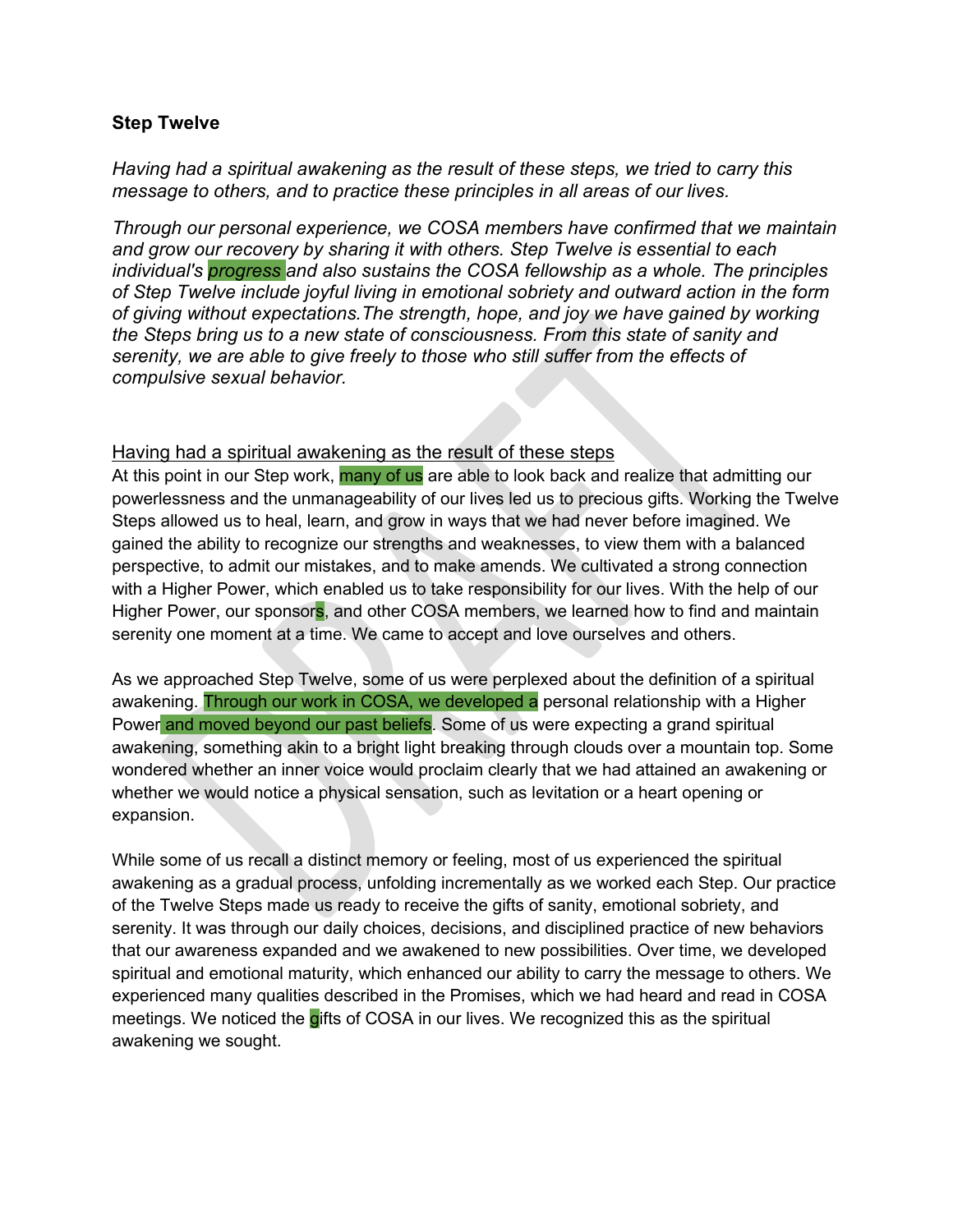#### We tried to carry this message to others

Steps One through Eleven kept us accountable to our recovery program and prepared us to deepen our service. Step Twelve directly calls us to carry the COSA message to others who still suffer. By working this Step, we demonstrate our commitment and accountability to the COSA fellowship as a whole. Step Twelve also brings to mind the slogan, "We have to give it away to keep it." In other words, sharing freely what we have gained is how we continue to heal and grow.

As we navigated through the Steps, our sponsors encouraged us to embrace opportunities to serve the COSA fellowship. Early in recovery, carrying the message was sometimes as simple as being present in meetings and listening attentively to someone who was still suffering. Because our lives had also been affected by compulsive sexual behavior, we were able to provide empathy to a newcomer in a way that few others could. We shared the experience, strength, and hope we had gained as we worked the COSA program.

Some sponsors encouraged sponsees to do specific tasks for the fellowship, to participate in business meetings, or to fill service positions. Serving the fellowship helped to ensure we regularly attended meetings. We found that service enhanced our level of participation and the depth of our interaction with other COSA members. Additionally, service contributed to our sense of purpose and belonging in our COSA group and in the fellowship as a whole.

By the time we reached Step Twelve, we felt immense gratitude for those who had passed along COSA's wisdom through countless acts of service: sponsorship, speaking, leading meetings and workshops, and serving as intergroup representatives and as delegates. We gained strength and hope from long-time COSA members who had maintained recovery and continued to practice the COSA principles in their lives. Their shared experience and support helped deliver us from desperation and hopelessness to serenity, joy, and freedom.

For many of us, Step Twelve presented an opportunity to give back by becoming sponsors ourselves. We recognized that **sponsorship played a key role in COSA's ability to be fully self**supporting and self-sustaining. Freely giving to others what had been so generously given to us fulfilled COSA's primary purpose of carrying the message to those who still suffer.

At first, some of us were intimidated by the idea of sponsoring others. We worried that when a sponsee had questions or needed help, we would not know what to say or would say the wrong thing. Perhaps we did not feel confident that our experience, strength, and hope would be sufficient. For some members, reaching out to others felt uncomfortable; other members worried about past tendencies to overcommit or "people-please." Our sponsors and those in long-term recovery helped us navigate such dilemmas and self-doubt. As our personal healing progressed, we spent less time thinking about ourselves and more time considering how we could be useful to those who still suffer. We found balance and confidence. Many of us came to realize that our Higher Power was working through us to carry the message to others. When we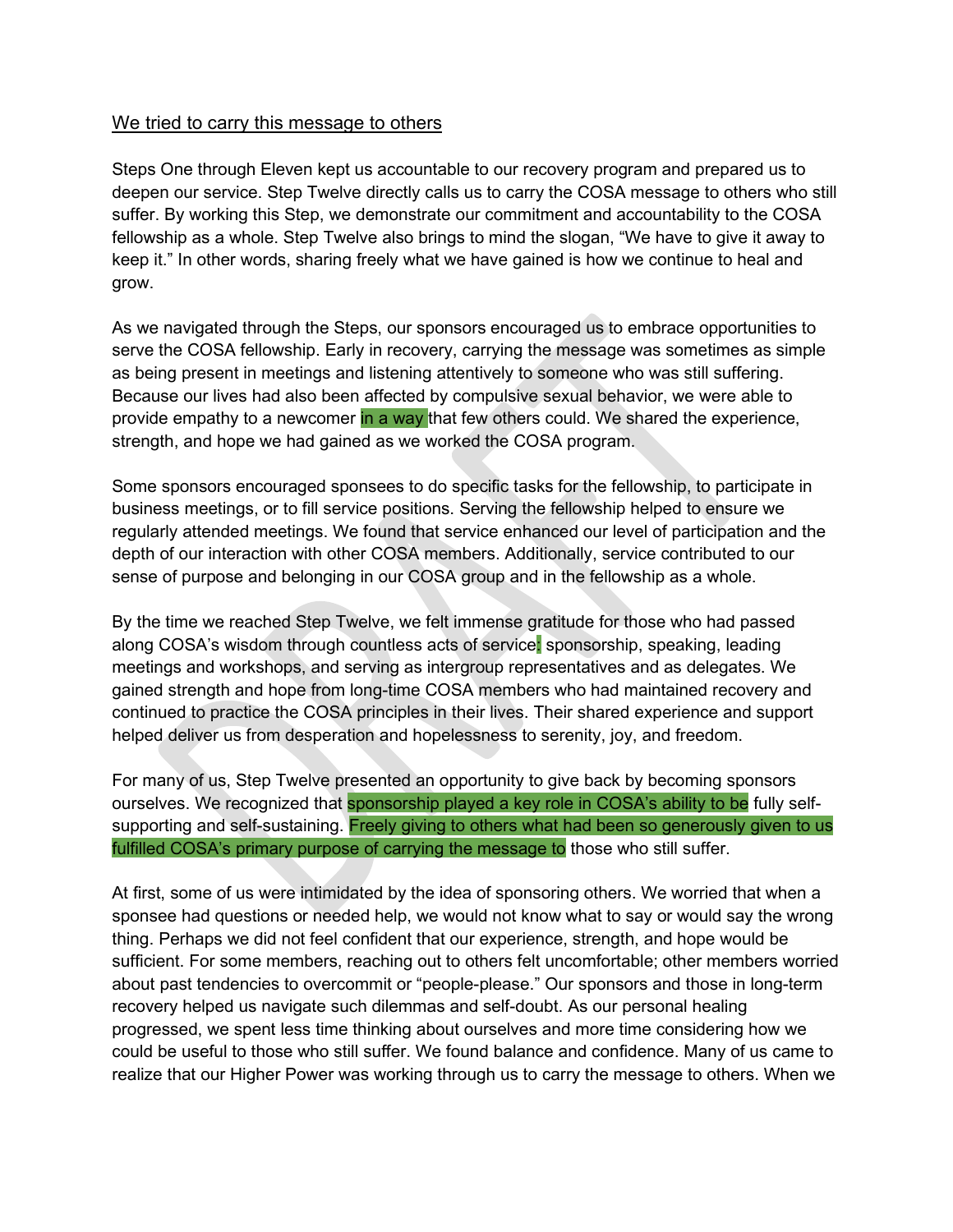focused on the guidance we received from our Higher Power, our sponsors, and other experienced COSA members, our worries subsided.

Some of us started meetings, including groups to study and work through COSA's Twelve Steps. Some of us volunteered at levels beyond our individual meetings, such as serving on the International Service Organization's board or committees. We found increasing joy in our contribution, learning, and self-development. Serving others and the fellowship in these ways became a part of our living spiritual practice.

## We tried to practice these principles in all areas of our lives

Before recovery, many of us had persistently repeated unworkable behaviors in our relationships. For example, some of us depended too much on ourselves and tried to arrange life to be the way we thought it should be, instead of seeking direction from our Higher Power. At times, this led us to disregard other people's boundaries, needs, and wishes. Some of us avoided taking personal responsibility, neglected ourselves, and became overly focused on other people or unhealthy sources of emotional comfort and security.

By working the Twelve Steps, we developed spiritually and gained a rightsized sense of self in relation to those around us. Working our COSA program and deepening our relationship with our Higher Power helped us develop a stronger foundation of emotional stability, no matter what challenges we faced.

This part of Step Twelve invited us to take the principles of the program beyond the fellowship and live them daily in the greater world; that is, it asked us to embody COSA's Steps, Traditions, and Concepts and to use COSA's tools in our approach to everything in our lives. Step Twelve asked us to carry our awakened spirit into every situation, whether we were doing simple daily tasks, dealing with a difficult person, or facing a crisis or traumatic experience. We were challenged to find love, tolerance, faith, and purpose in all circumstances.

Many of us recognized that remaining fit to practice Step Twelve involved practicing the other Steps and a daily recovery routine. This included making conscious contact with a Higher Power, attending meetings regularly, and connecting with a sponsor and/or other COSA members, as well as reflecting on our feelings and reviewing our behaviors (Step Ten), and applying the Steps and Traditions to specific situations. This regular practice helped us to recognize moments of insanity or instability more quickly and more consistently. We surrendered our struggles to our Higher Power more readily, while fairly considering how our behavior ("character defects") may have contributed. We shared our self-reflections with someone else and humbly asked Higher Power for help to let go of unproductive approaches. We sought the willingness to take the next right action, which sometimes included making amends. As we practiced the principles, we gained the courage to take those actions, using recovery principles to make healthier choices.